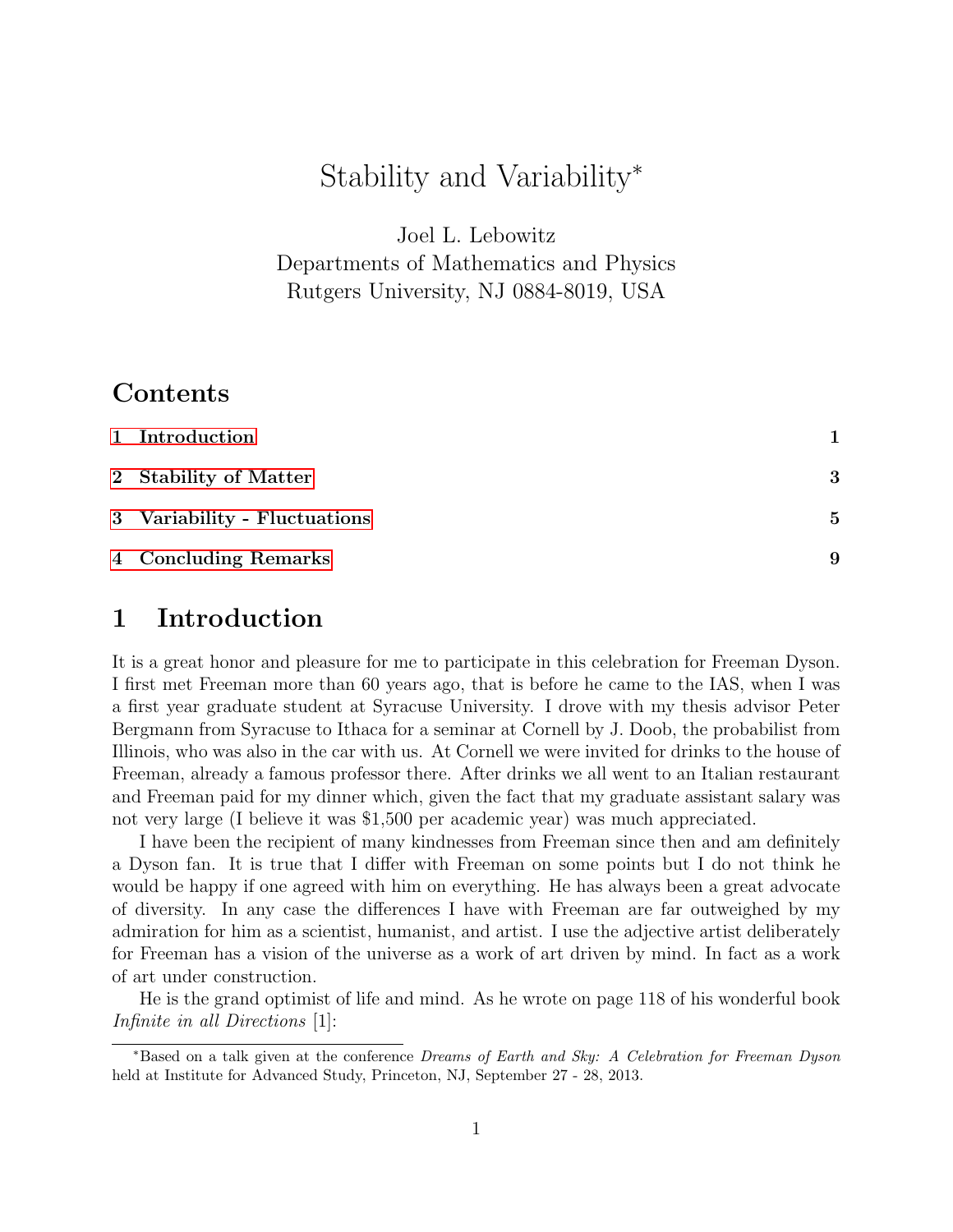"To me the most astonishing fact in the universe, . . . , is the power of mind which drives my fingers as I write these words. Somehow by natural processes still mysterious, a million butterfly brains working together in a human skull have the power to dream, to calculate, ..., to translate thoughts and feelings into marks on paper which other brains can interpret. . . . It appears to me that the tendency of mind to infiltrate and control matter is a law of nature. . . . Mind is patient. Mind has waited for 3 billion years on this planet before composing its first string quartet. It may have to wait for another 3 billion years on this planet before it spreads all over the galaxy. Ultimately late or soon, mind will come into its heritage."

My next quote from Freeman Dyson is related to mathematical physics which forms the setting of my talk. It comes from his book Eros and Gaia p 164-165 [2].

"To make clear the real and lasting importance of unfashionable science, I return to the field in which I am an expert, namely mathematical physics. Mathematical physics is the discipline of people who try to reach a deep understanding of physical phenomena by following the rigorous style and method of mathematics. It is a discipline that lies at the border between physics and mathematics. The purpose of mathematical physicists is not to calculate phenomena quantitatively but to understand them qualitatively. They work with theorems and proofs not with numbers and computers. Their aim is to qualify with mathematical precision the concepts upon which physical theories are built."

Let me now turn to some general background for my talk which aims to be a mathematical physics talk in the above spirit. It is about the relation between the microscopic and macroscopic worlds. This is a subject to which Freeman has made seminal contributions. I will then focus more particularly on aspects of Freeman's work which have had a direct impact on my own work. This will involve both stability and variability hence the title of my talk. In fact I actually chose the title because I felt it expresses Freeman's general attitude towards life. He loves diversity but also values stability: when there is a plan A and a plan B, with A being more simple and less ambitious Freeman is generally for plan A. [2]. He certainly delights in the multi-level structure of nature, which I try to capture below.

Nature has a hierarchical structure, with time, length and energy scales ranging from the submicroscopic to the super galactic. In fact it may be infinite in all directions. Surprisingly, it is possible and, as emphasized by Freeman, in many cases essential to discuss these levels independently. Quarks are irrelevant for understanding protein folding and atoms are a distraction when studying tsunamis. Nevertheless, it has been a widespread dogma of science, very successful in the past four hundred years, that there are no new fundamental laws, only new phenomena, as one goes up the hierarchy. Explanations are therefore always looked for in the smaller scales.

Whether this paradigm will continue to hold as we try to fit general relativity with elementary particle physics, or even put mental states of consciousness into the framework of our current physical theories is still a mystery. But as noted by Ed Witten, "how [will] we know except by trying?"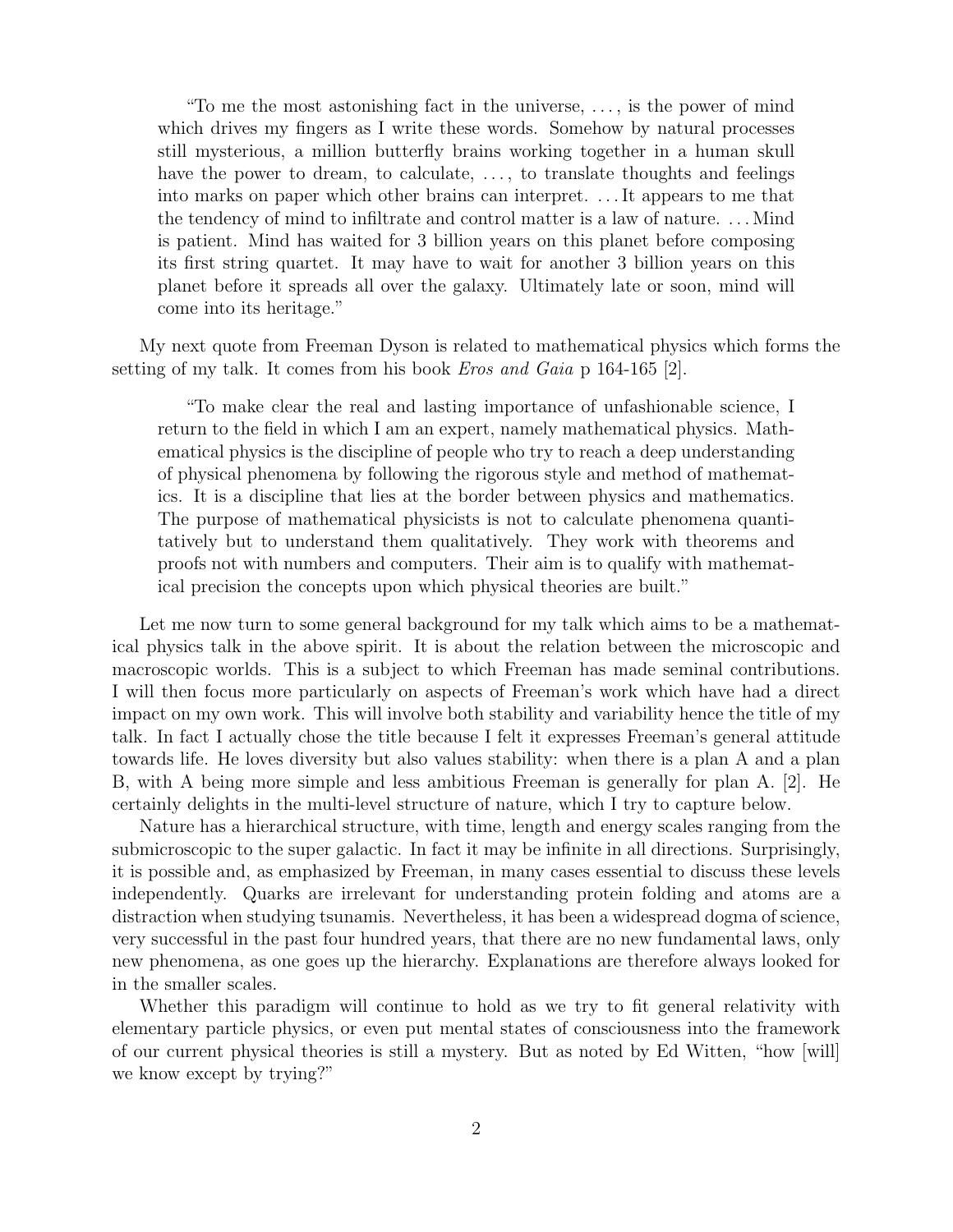Be that as it may this reductionism is certainly applicable when it comes to describing the properties of inanimate objects in terms of electrons and nuclei, the effective elementary constituents of everyday matter. This is the subject of statistical mechanics, which provides a framework for relating mesoscopic and macroscopic thermal phenomena to the microscopic world of atoms and molecules. Fortunately, many striking features of macroscopic systems, such as the abrupt change of properties of a substance at a phase transition, like the boiling and freezing of water, can be obtained from simplified microscopic models.

Statistical mechanics therefore often takes as its lowest level starting point Feynman's description of atoms [3] as "little particles that move around in perpetual motion, attracting each other when they are a little distance apart, but repelling upon being squeezed into one another." Sometimes we even use cruder models such as particles on a lattice.

The reason why such crude models often work so well lies in the large disparity in the spatial and temporal scales between the world of atoms and the world of macroscopic objects. This not only necessitates a statistical theory which ignores many details but also assures, in analogy to the law of large numbers in probability theory, that such a theory will give predictions precise enough to have the force of "law", as in the second law of thermodynamics: the entropy of an isolated macroscopic system never decreases.

Statistical mechanics thus aims to explain how the cooperative behavior of many individual entities can give rise to new phenomena having no counterpart in the properties or dynamics of the separate entities. The nature of these entities can vary widely: in the traditional studies they are atoms in a fluid, spins in a magnet, electrons in a metal, etc. In more recent applications they can also be birds in a flock, people in a soccer stadium or at a demonstration.

The twentieth century saw the development of the subject into a physically very successful and mathematically very beautiful theory of systems in thermal equilibrium. Freeman's work played an essential role in this achievement. The development of a comparable theory for the more complex world of nonequilbrium phenomena, ranging from heat conduction in metals to transport in living cells remains a challenge.

### <span id="page-2-0"></span>2 Stability of Matter

My first direct contact with Freeman's scientific work came in 1968 when I was working with Elliott Lieb on showing in a "mathematical physics" sense that statistical mechanics can provide a basis for the equilibrium thermodynamics of real matter consisting of electrons and nuclei interacting via Coulomb forces. A very crucial ingredient in our analysis was Dyson's proof with Andrew Lenard (1967) of the stability against collapse of macroscopic Coulomb systems. To quote from the (1968) paper with Lieb: "The Dyson-Lenard theorem is as fundamental as it is difficult" [4,5].

Before going into the specifics of that problem, I will give a birds-eye view of how statistical mechanics of equilibrium systems connects the microscopic with the macroscopic.

Skipping **many** steps: For a multi-species system of N particles,  $N = (N_1, \ldots, N_S)$ , in a region V with a microscopic "effective" Hamiltonian  $H, H = K + U$ , kinetic plus potential energy, in equilibrium at temperature  $T = \beta^{-1}$ , we define the canonical partition function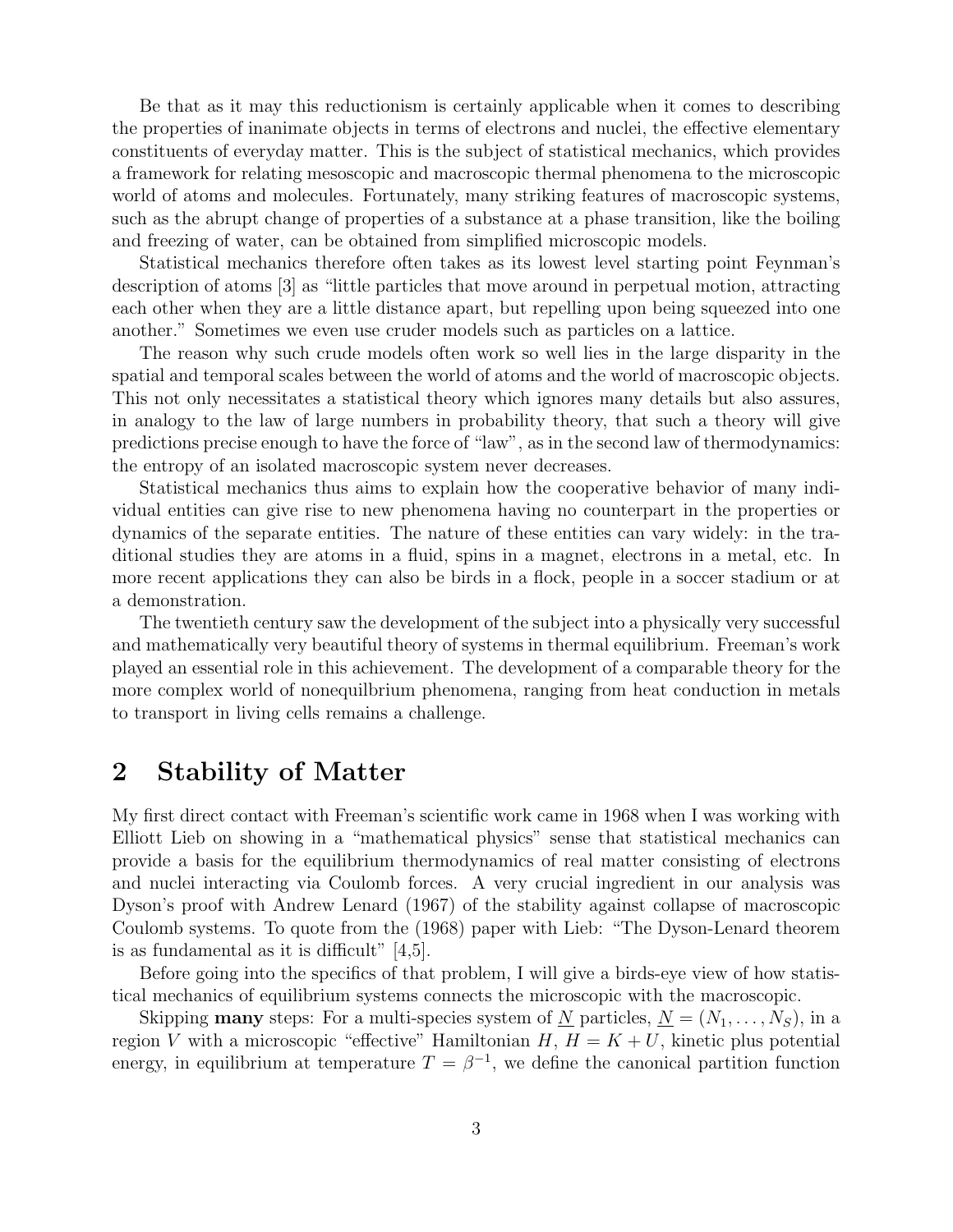of a quantum system as

$$
Z(\beta, \underline{N}; V) = \sum_{\alpha} \exp[-\beta E_{\alpha}],
$$

where the sum is over the energy eigenvalues of  $H$ . For classical systems the sum is replaced (up to some constants) by an integral of  $\exp[-\beta U(X_N)]$  over the configurations of the system, denoted by  $X_N$ .

We consider now sequences of (regular) domains  $V_j$ ,  $j = 1, 2, \ldots$ , such that as j increases  $V_j \to \infty$ ,  $\underline{N}_j \to \infty$ ,  $\underline{N}_j/V_j \to \rho$ . Taking the " $j \to \infty$  limit" of the sequence,

$$
f_j \equiv -(\beta V_j)^{-1} \log Z(\beta, \underline{N}_j, V_j) \to f(\beta, \underline{\rho})
$$

we identify  $f(\beta, \rho)$  with the Helmholtz free energy of the macroscopic system. To make this connection with thermodynamics work we have to show for "realistic" effective Hamiltonians describing macroscopic matter that the limit  $f_j \to f(\beta, \rho)$  exists and has the right (convexity) properties required of a thermodynamic free energy of a homogenous system. [6]

It may be worth giving here a quote from Onsager relevant to the "thermodynamic limit,"  $j \to \infty$ . "The notion of homogeneous thermodynamic systems is valid for systems large compared to the size of molecules and small compared to the size of the moon." [7]. It is not that real systems are infinite, they are not, but that the correct idealization for bulk properties of macroscopic systems containing about  $10^{20}$  -  $10^{30}$  atoms is an infinite system from which gravitational forces are excluded.

By the mid-sixties many authors, particularly Michael Fisher and David Ruelle [6,8] had developed techniques for establishing the existence and properties of this thermodynamic limit when the Hamiltonian  $H$  with interaction potential,  $U$ , satisfies two criteria:

(a). H-stability:

$$
U(X_{\underline{N}}) \ge -BN
$$
 (Classical mechanics)  

$$
E_0 \ge -BN
$$
 (Quantum mechanics)

where  $E_0$  is the ground state energy of H and N is the total number of particles.

(b). Tempering: The interaction  $U$  between two sets of particles separated by a distance  $R$ is bounded above by  $R^{-(d+\varepsilon)}$ , where d is the spatial dimension of the system.

It was further known that both these conditions hold for the case where  $U$  is the "effective" potential between neutral atoms or molecules, e.g. the Lenard-Jones pair potential but clearly neither a) nor b) is satisfied for classical systems containing both positive and negative charges  $e_{\alpha}$  interacting via a Coulomb pair-potential  $e_{\alpha}e_{\gamma}|\mathbf{r}_i - \mathbf{r}_j|^{-(d-2)}$ . This interaction is unbounded below for  $d \geq 2$  at short distances and decays too slowly at long distances. The fact that Coulomb rather than nuclear interactions are relevant for ordinary matter follows, as pointed out by Dyson, from the energy scales involved.

Lars Onsager may have been the first to realize the importance of H-stability. He actually proved it in 1939 for systems which also have, in addition to the Coulomb interactions, hard core interactions between the particles. (The argument is quite simple. We imagine the charge spread out uniformly inside each hard ball. Then the interaction energy is given by the integral of the square of the electric field less the self energy which is proportional to N and this is is  $H$ -stable [9].)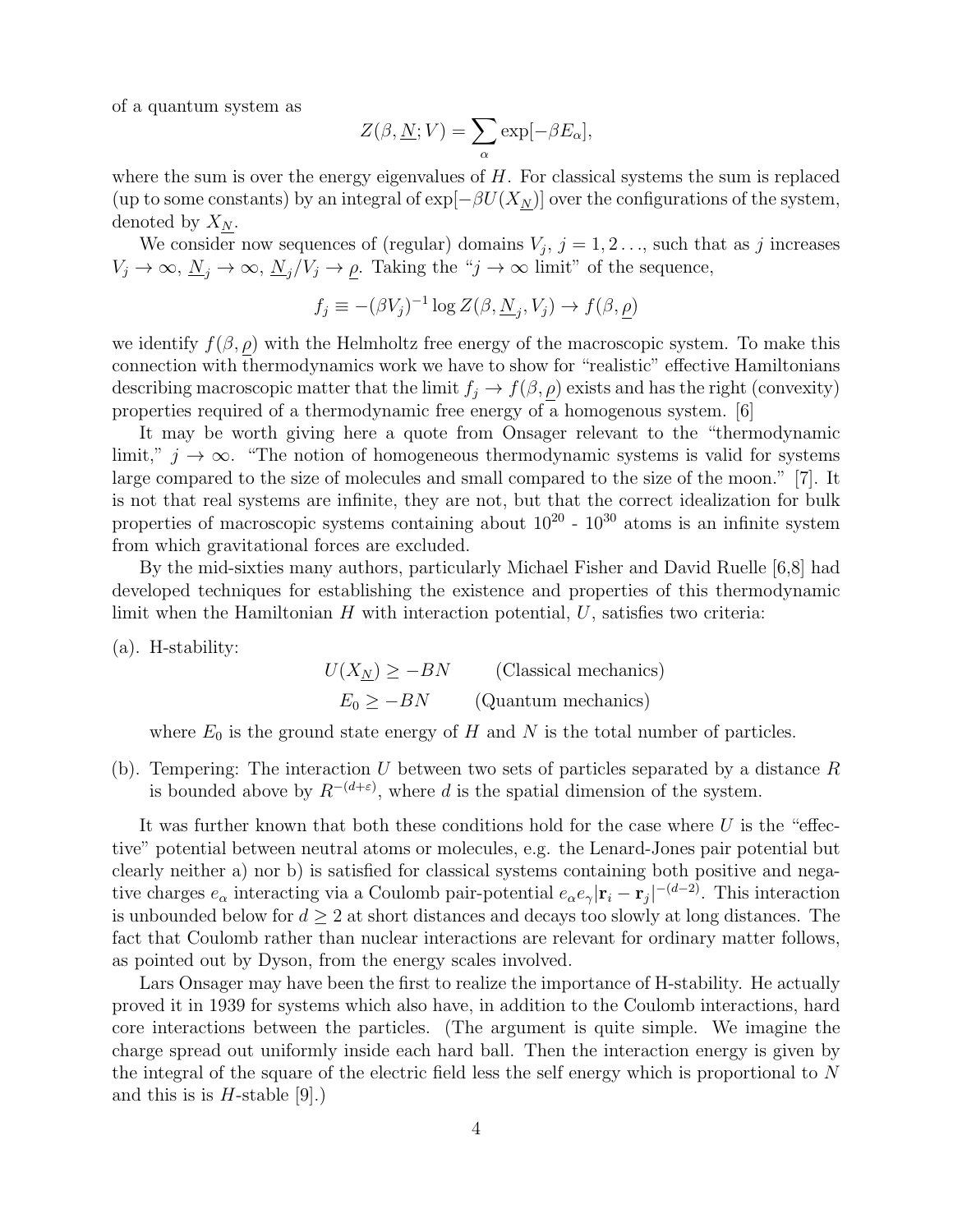But real systems do not have hard cores and so there was the problem of proving Hstability for quantum systems. Unlike classical systems, quantum systems do have a lower bound on the ground state energy for finite  $N$ , e.g.  $-13.5$ eV for one proton and one electron. What nobody knew however, at that time, was how that lower bound scales with N.

Here is where the heroic efforts of Dyson and Lenard [5] came in - they proved that if either the negative (or positive) charged species are all Fermions then the quantum many body system is H-stable. Dyson later showed that having Fermions, which electrons are, is not only sufficient but also necessary for H-stability. When both charges are Bosons then  $E_0 \leq$  $-\text{const.}N^{+7/5}$ . Such a system of charged bosons would therefore not be thermodynamically stable [10].

Using the Dyson-Lenard theorem for H-stability Elliott and I overcame the problem of slow decay by making use of the tendency of Coulomb systems to shield bare charges. This proved the existence and convexity of  $f(\beta, \rho)$  for **neutral** Coulomb systems, i.e.  $\sum e_{\alpha} \rho_{\alpha} = 0$ , where  $e_{\alpha}$  is the charge of species  $\alpha$  and  $\rho_{\alpha}$  its limiting density. The sum is over all species.

The situation is quite different when the system has a net charge. What happens then is that the excess charge  $Q_j$  goes to the surface of the region  $V_j$ . The free energy  $f_j$  then depends on the amount of charge per surface area  $S_j$  of  $V_j$ , with  $f_j$  increasing with  $Q_j$  and going to infinity when  $Q_i/S_i \to \infty$ . This means that there is a strong inhibition against large charge fluctuations in Coulomb systems. In fact if one considers the grand-canonical ensemble for Coulomb systems, where one does not fix the particle number  $\underline{N}_i$  or the charge  $Q_j$ , then the thermodynamic quantities are the same as if one only considered a restricted grand canonical ensemble made up of neutral systems with  $Q_j = 0$ .

In the unrestricted ensemble

$$
\frac{\langle Q_j \rangle}{V_j} \to 0, \quad \frac{\langle Q_j^2 \rangle}{V_j} \to 0.
$$

This means that in the grand canonical ensemble fluctuations in charge grow slower than the square root of the volume.

We can also ask about the behavior of fluctuations in a different way. Suppose we have a very large neutral system in a domain  $V$  (V will generally be taken to be infinite) then what are the charge fluctuations in a subdomain  $\Lambda \subset V$ .

I will now consider this question as well as similar fluctuations in the eigenvalue distribution of random matrices, which Dyson brilliantly connected with Coulomb systems.

## <span id="page-4-0"></span>3 Variability - Fluctuations

To fluctuate is normal and in most cases fluctuations are themselves normal, by which I mean that they scale like the square root of typical values as in a Poisson process. There are however many very interesting exceptions where the fluctuations are subnormal. These range from charge fluctuations in Coulomb systems to energy fluctuations in the early universe. I will now describe some exact results for such systems, many related in one way or another to work done or inspired by Freeman.

To make things simple I will only consider systems with one type of particle. So for Coulomb systems I will consider only the one component plasma (OCP) or jellium model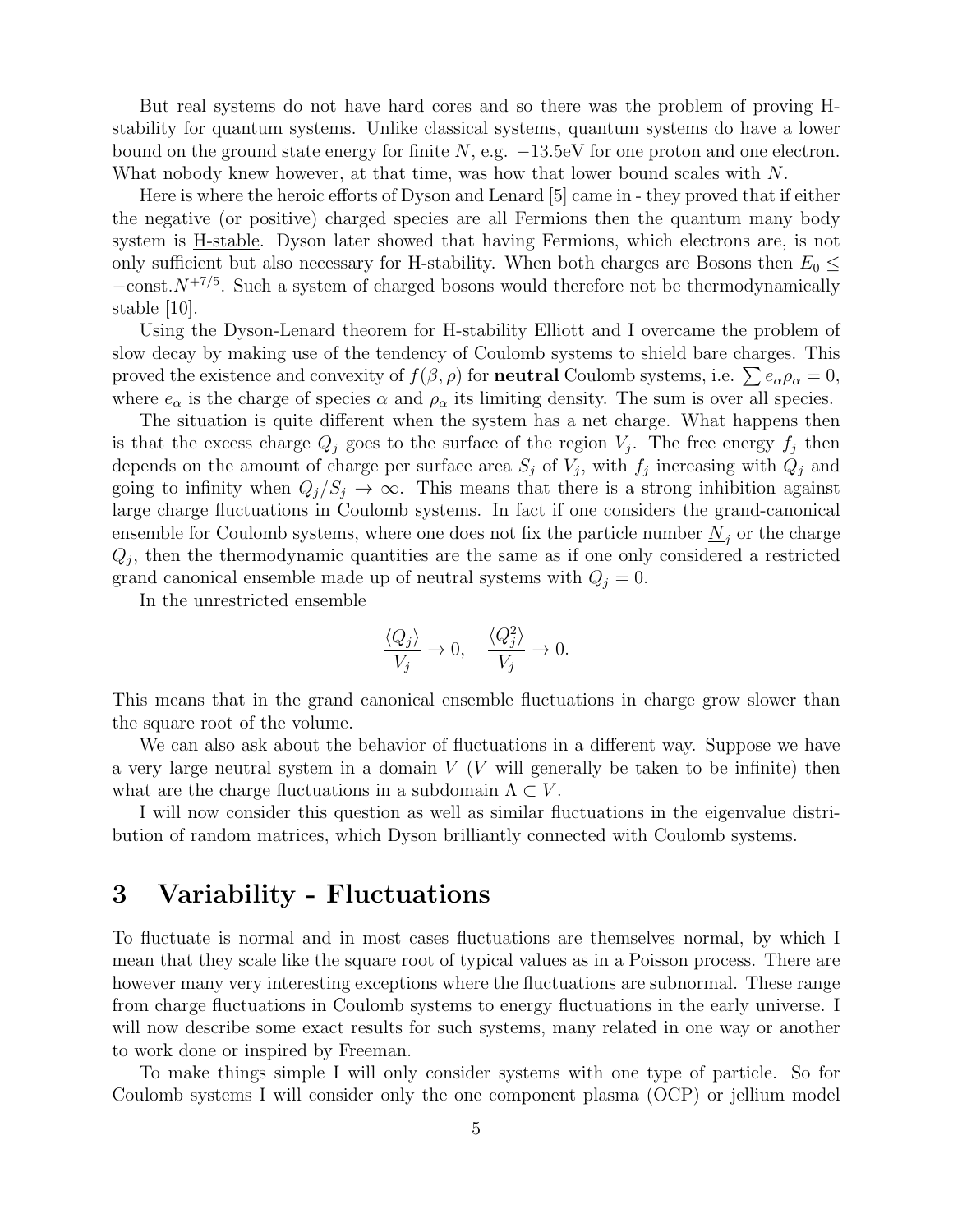introduced by Wigner in the '30s. In this system positive point charges are immersed in a uniform continuum neutralizing negative background so fluctuations in particle number are the same as fluctuations in charge but the results extend to charge fluctuations in multispecies systems [11,12].

Consider particle configurations in  $\mathbb{R}^d$  with a translation invariant measure  $\mu$  on configurations  $X = (\mathbf{x}_1, \mathbf{x}_2, \dots)$ . Let  $N_\Lambda(X) =$  number of particles in region  $\Lambda \subset \mathbb{R}^d$  with volume |Λ|. The average number of particles in  $\Lambda$  is then given, for a system with density  $\rho$ , by

$$
\langle N_{\Lambda} \rangle = \rho |\Lambda|
$$

and the variance by

$$
\mathcal{V}_{\Lambda} = \langle (N_{\Lambda} - \langle N_{\Lambda} \rangle)^2 \rangle \sim |\Lambda|^{\alpha}
$$

- $\alpha = 1$ , Normal, always true for short range interaction at high temperatures.
- $\alpha > 1$ , Critical point.
- $\alpha$  < 1, Coulomb systems, eigenvalues of Gaussian random matrices, cosmology, lattice points, etc.

The variance  $\mathcal{V}_\Lambda$  is expressible in terms of the pair correlation function of the infinite system [12],

$$
\mathcal{V}_{\Lambda} = \int_{\Lambda} \int_{\Lambda} d\mathbf{r}_{1} d\mathbf{r}_{2} G(\mathbf{r}_{1} - \mathbf{r}_{2})
$$
  
=  $|\Lambda| \int_{\mathbb{R}^{d}} G(\mathbf{r}) d\mathbf{r} - \int_{\mathbb{R}^{d}} G(\mathbf{r}) \alpha_{\Lambda}(\mathbf{r}) d\mathbf{r},$ 

where

$$
G(\mathbf{r}_{1} - \mathbf{r}_{2}) = \left\langle \sum_{i,j} \delta(\mathbf{r}_{1} - \mathbf{x}_{i}) \delta(\mathbf{r}_{2} - \mathbf{x}_{j}) \right\rangle - \rho^{2},
$$

$$
\alpha_{\Lambda}(\mathbf{r}) = \int \chi_{\Lambda}(\mathbf{r} + \mathbf{r}_{1}) [1 - \chi_{\Lambda}(\mathbf{r}_{1})] d\mathbf{r}_{1}
$$

$$
\chi_{\Lambda}(\mathbf{y}) = \begin{cases} 1 & \mathbf{y} \in \Lambda \\ 0 & \mathbf{y} \notin \Lambda \end{cases}
$$

What happens when  $\Lambda \uparrow \mathbb{R}^d$  in a self similar way?  $\alpha_{\Lambda}$  will then grow like the surface area  $|\partial\Lambda| \sim |\Lambda|^{(d-1)/d}$  with  $|\partial\Lambda| = 2$  for  $d = 1$ . Averaging  $\alpha_{\Lambda}(\mathbf{r})/|\partial\Lambda|$  over rotations we obtain

$$
\lim_{|\Lambda| \to \infty} \frac{\alpha_{\Lambda}(\mathbf{r})}{|\partial \Lambda|} = \alpha_d |\mathbf{r}|,
$$

where

$$
\alpha_d = \begin{cases} 1/2 & d = 1 \\ 1/\pi & d = 2 \\ \dots \end{cases}
$$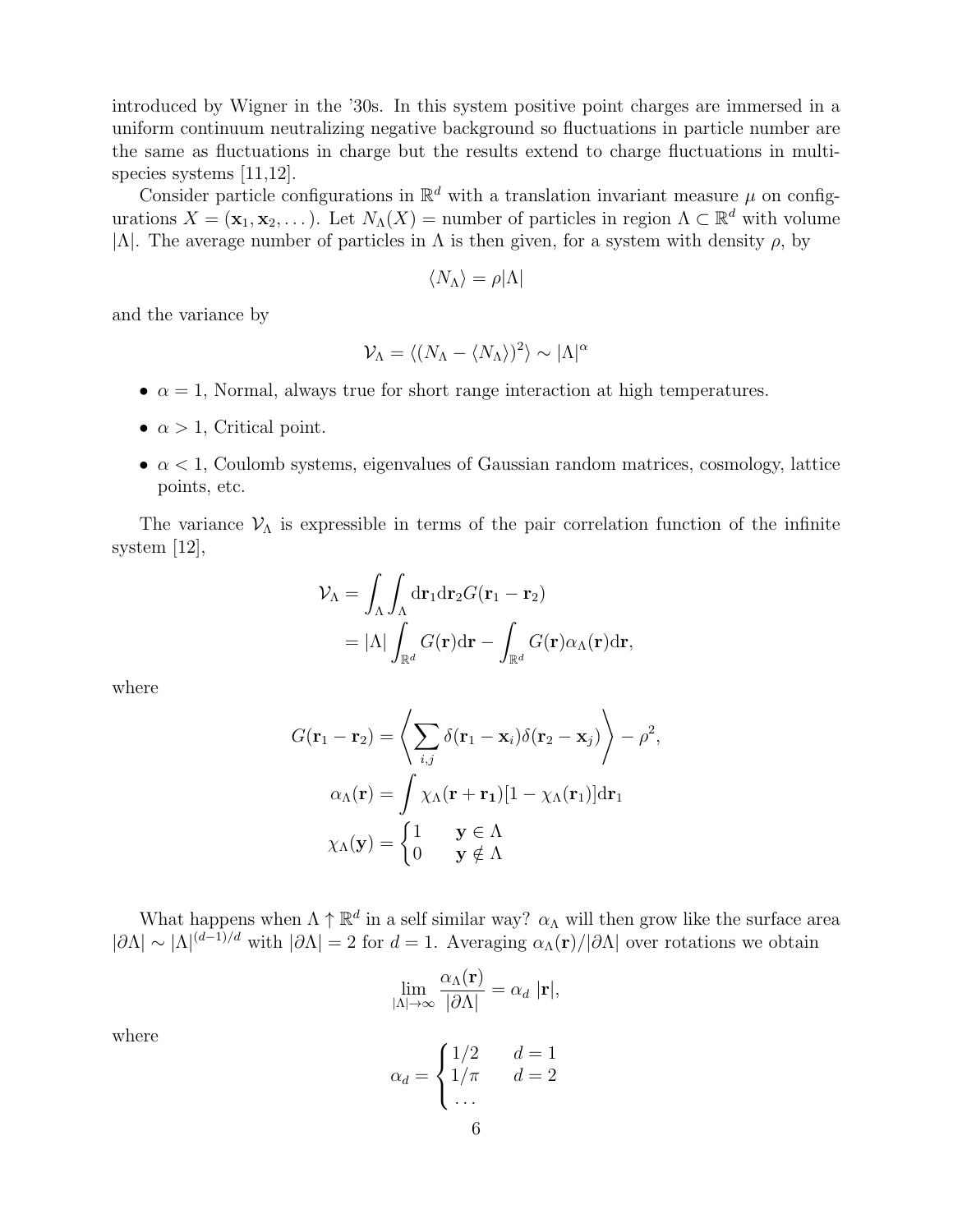We set  $\lim_{\vert\Lambda\vert}\frac{1}{\vert\Lambda\vert}\mathcal{V}_{\Lambda} = \int_{\mathbb{R}^{d}}G(\mathbf{r})d\mathbf{r} = b$ . For critical systems  $b = \infty$ . In general  $b > 0$  for equilibrium classical systems with tempered interactions [12]. We are interested in cases where  $b = 0$ . Examples where  $b = 0$  are:

- (1). One component Coulomb systems with pair interactions  $\varphi(r)$  and uniform charge background of density  $\rho$ . Then generally  $\mathcal{V}_{\Lambda} \sim$  surface area of  $\Lambda \sim |\Lambda|^{(d-1)/d}$ .
	- (i). For  $d = 1$  one has  $\varphi(r) = -r$ . We then have bounded variance, i.e.  $\mathcal{V}_{\Lambda} \to$ constant. In fact the system forms a Wigner crystal at all temperatures, both classical and quantum [13]. Thus there is no decay of  $G(\mathbf{r})$  in  $d=1$ . This is not true in higher dimensions. One can prove that at high temperatures Coulomb systems have good decay of correlations: exponential decay classically (with hard cores) and power law decay,  $r^{-6}$ , quantum mechanically in  $d = 3$ . The reason for the slower quantum decay is that the quantum fluctuations interfere with the shielding. The  $r^{-6}$  is related to the van-der-Waals forces between atoms [14].
	- (ii). For  $d = 2$  one has  $\varphi(r) = -\log r$ .  $\mathcal{V}_{\Lambda} \sim$  surface area. One expects to have a Wigner crystal at low temperature. There is an exact solution for the distribution of particles of the OCP at  $\beta e^2 = 2$ . This distribution is isomorphic to the distribution of zeroes for Gaussian random matrices without symmetry [15,16].
	- (iii). For  $d \geq 3$  one has  $\varphi(r) = r^{-(d-2)}$ .  $\mathcal{V}_{\Lambda} \sim$  surface area  $\sim |\Lambda|^{2/3}$  [11,12,14].
- (2). "Coulomb systems" in  $\mathbb{R}^d$  with  $d+1$  dimensional interactions, e.g. particles on a line with  $-\log r$  interaction. This corresponds, as shown by Dyson, to the suitably normalized (to have density  $\rho$ ) eigenvalue distribution of random Gaussian matrices, with symmetry, i.e. GOE, GUE, GSE, corresponding respectively to  $\beta = 1, 2, 4$ . We then have for the variance of the number of eigenvalues in an interval of length L

$$
\mathcal{V}_L = \langle (N_L - \rho L)^2 \rangle \sim \log L.
$$

Interestingly in all the Coulomb cases considered above the deviation from the average divided by the square root of the variance gives

$$
\frac{(N_{\Lambda} - \langle N_{\Lambda} \rangle)}{\sqrt{\mathcal{V}_{\Lambda}}} \to \xi,
$$

a standard Gaussian random variable. This was proven for the eigenvalue distribution on the interval by Costin and Lebowitz [17] with an assist from Dyson. In fact an even stronger local central theorem holds for these Gaussian ensembles [18].

(3). Harrison-Zeldovitch distribution for the initial radiation (matter) density in universe. They argue that this distribution had to be super-homogenous, i.e. the variance had to be subnormal [19],  $b = 0$ .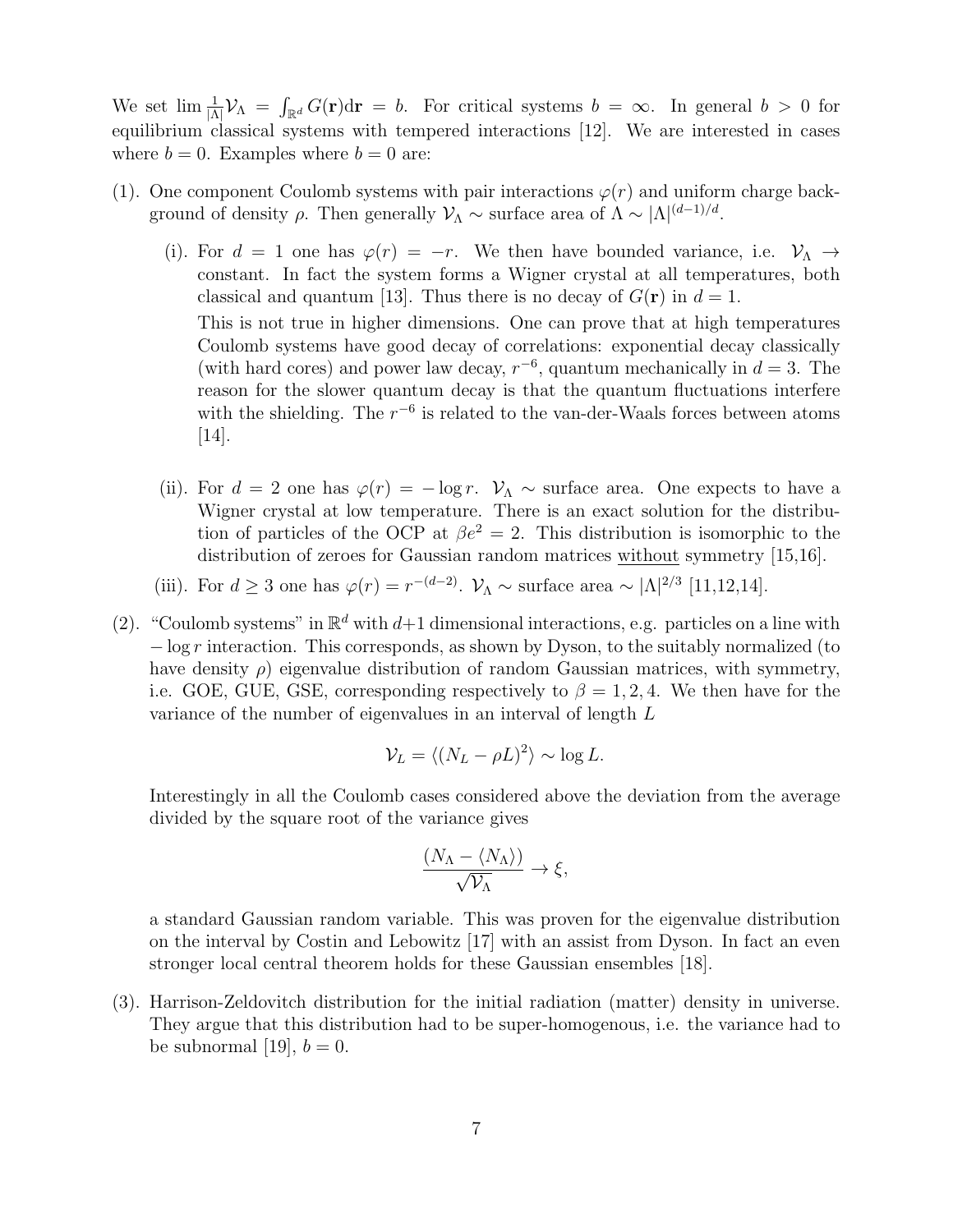Let me consider now the "surface" term for the case of subnormal fluctuations, i.e. when  $b = 0$ . We then have

$$
\kappa = \lim \frac{\mathcal{V}_{\Lambda}}{|\partial \Lambda|} = -\alpha_d \int_{\mathbb{R}^d} r G(r) dr \ge 0,
$$

where we have sphericalized G and  $\kappa$  could be infinite in which case variance  $\mathcal{V}_{\Lambda}$  grows faster than "surface" area, but slower than  $|\Lambda|$ , as in the  $d = 1$  case in (2) above.

Question: Given  $b = 0$ , can  $\kappa = 0$ ? I.e. can the variance grow slower than  $|\partial \Lambda|$ . The answer by J. Beck [20] is "no" if the distribution is rotational invariant (or  $\Lambda$  is a sphere). It is still an open question how small  $\kappa$  can be and whether is attains its minimum value for a regular lattice.

#### Large deviations for the 2D OCP with  $\rho = 1, e = 1$

Boing beyond typical fluctuations let me now consider briefly the probability of having a large deviation of the particle number (charge) for the OCP. These probabilities will be depressed compared to what they are in normal systems. Let  $n(R)$  be the number of particles in a disc of radius R. Then  $\langle n(R) \rangle = \pi R^2$  and  $\langle (n(r) - \pi R^2)^2 \rangle \sim cR$  where  $c(\beta)$  is a constant computable for  $\beta = 2$ . It was then shown in [21] (using physical arguments) that for every  $\alpha > 1/2$ 

Probability 
$$
\{|n(r) - \pi R^2| > R^{\alpha}\}\sim \exp\{-R^{\theta(\alpha)}\}\,
$$

where

$$
\theta(\alpha) = \begin{cases} 2\alpha - 1, & 1/2 \le \alpha \le 1 \\ 3\alpha - 2, & 1 \le \alpha \le 2 \\ 2\alpha, & \alpha \ge 2 \end{cases}
$$

As already noted the distribution of particles in the 2d OCP at  $\beta = 2$  is the same as that of the eigenvalues of random matrices with independent complex Gaussian entries. It also turns out that the large deviations are the same as for the distribution of zeroes of the Gaussian Entire Function (GEF)

$$
f(z) = \sum_{k=0}^{\infty} \zeta_k \frac{z^k}{\sqrt{k!}},
$$

where  $\zeta_0, \zeta_1, \ldots$  are Gaussian i.i.d. complex random variables. The large deviation formula for GEF was proven rigorously by Nazarov, Sodin, and Volberg [22].

This brings me to the last part of my talk which is about work done jointly with Dyson.

#### Distribution of lattice points

Gauss problem: consider a two dimensional square lattice  $\mathbb{Z}^2$ . Take a circle with radius R centered at the origin. Find a bound on the fluctuations of  $\#\{\mathbf{n} \in \mathbb{Z}^2 | |\mathbf{n}| < R\} \equiv N_0(R)$ , i.e. find  $\gamma$  such that

$$
\left|N_0(R) - \pi R^2\right| < CR^{\gamma + \epsilon}, \qquad \gamma = ?
$$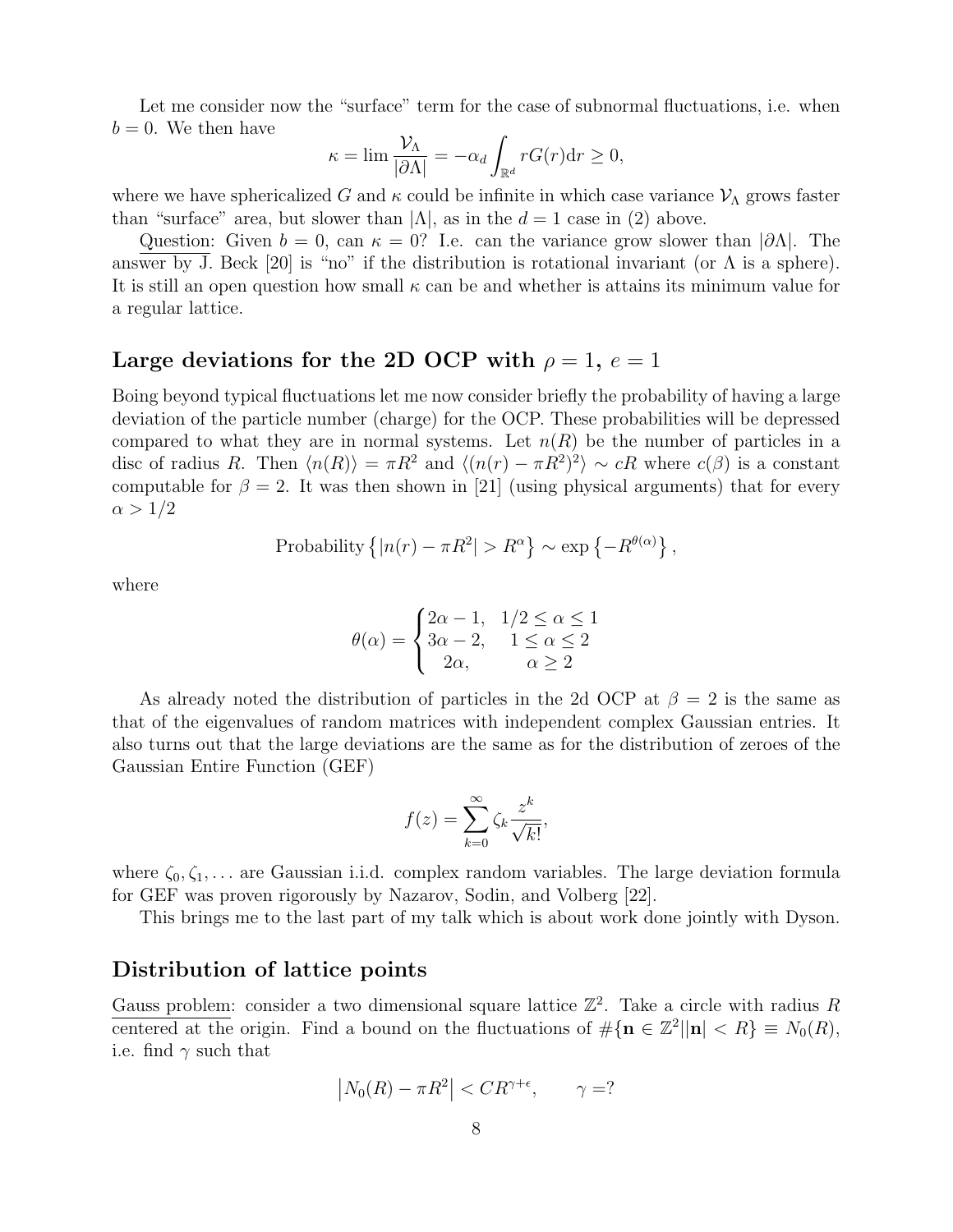See Fig. 2. Gauss gave the bound:  $\gamma = 1$ , in 1788. There were many incremental improvements on this  $\gamma$  over the years. The latest bound as far as I know is due to Huxley [22]. This gives:  $\gamma = 131/208$ . A careful conjecture by Hardy is that  $\gamma = 1/2$ . There are various hints that the actual variance is bounded by  $R^{1/2}(\log R)^{\delta}$ .

The Gauss problem is related to the distribution of energy eigenvalues of a particle in a unit torus. In the early '90s Pavel Bleher, Zheming Cheng, Freeman Dyson and I considered the following more general problem [24]. Let  $\mathbf{a} \in \{0,1\}^2$  and define

$$
N_{\mathbf{a}}(R) = \#\{\mathbf{n} \in \mathbb{Z}^2 | |\mathbf{n} - \mathbf{a}| \le R\},\
$$

so the Gauss problem corresponds to  $a = 0$ . So far no randomness. From the point of view of energy level statistics we are interested in the behavior of

$$
F_{\mathbf{a}}(R) \equiv [N_{\mathbf{a}}(R) - \pi R^2]/\sqrt{R}
$$

as the energy or R varies over some range, e.g. R varies uniformly between 1 and  $T$ .

Following ideas by Heath-Brown, we [25] proved the following result. The probability that  $F_{\mathbf{a}}(R)$  lies in the interval  $(x, x + dx)$  approaches  $p_{\mathbf{a}}(x)dx$  weakly as  $T \to \infty$ , with  $p_{\bf a}(x) \sim C_{\bf a} \exp[-x^4]$ . It was further shown by Bleher and Dyson [26] that  $p_{\bf a}(x)$  is a very singular function of a. In fact they showed that the second moment

$$
D(\mathbf{a}) = \int_{-\infty}^{\infty} x^2 p_{\mathbf{a}}(x) dx
$$

has a sharp local maximum at every rational point a.

#### <span id="page-8-0"></span>4 Concluding Remarks

Time is getting short so let me end my talk with a quote from Schrödinger [28], which I believe expresses ideas similar to those of Freeman's:

"I am born into an environment - I know not whence I came nor whither I go nor who I am. This is my situation as yours, every single one of you. The fact that everyone always was in this same situation, and always will be, tells me nothing. Our burning question as to the whence and whither - all we can ourselves observe about it is the present environment. That is why we are eager to find out about it as much as we can. That is science, learning, knowledge, this is the true source of every spiritual endeavour of man."

Acknowledgments: I thank Pavel Bleher, Sheldon Goldstein, August Krueger and Eugene Speer for help in preparing this talk. Supported by NSF grant DMR 1104500.

#### References

- [1] F.J. Dyson, Infinite in all Directions, Harper and Row (1988)
- [2] F.J. Dyson, From Eros to Gaia, Pantheon (1992)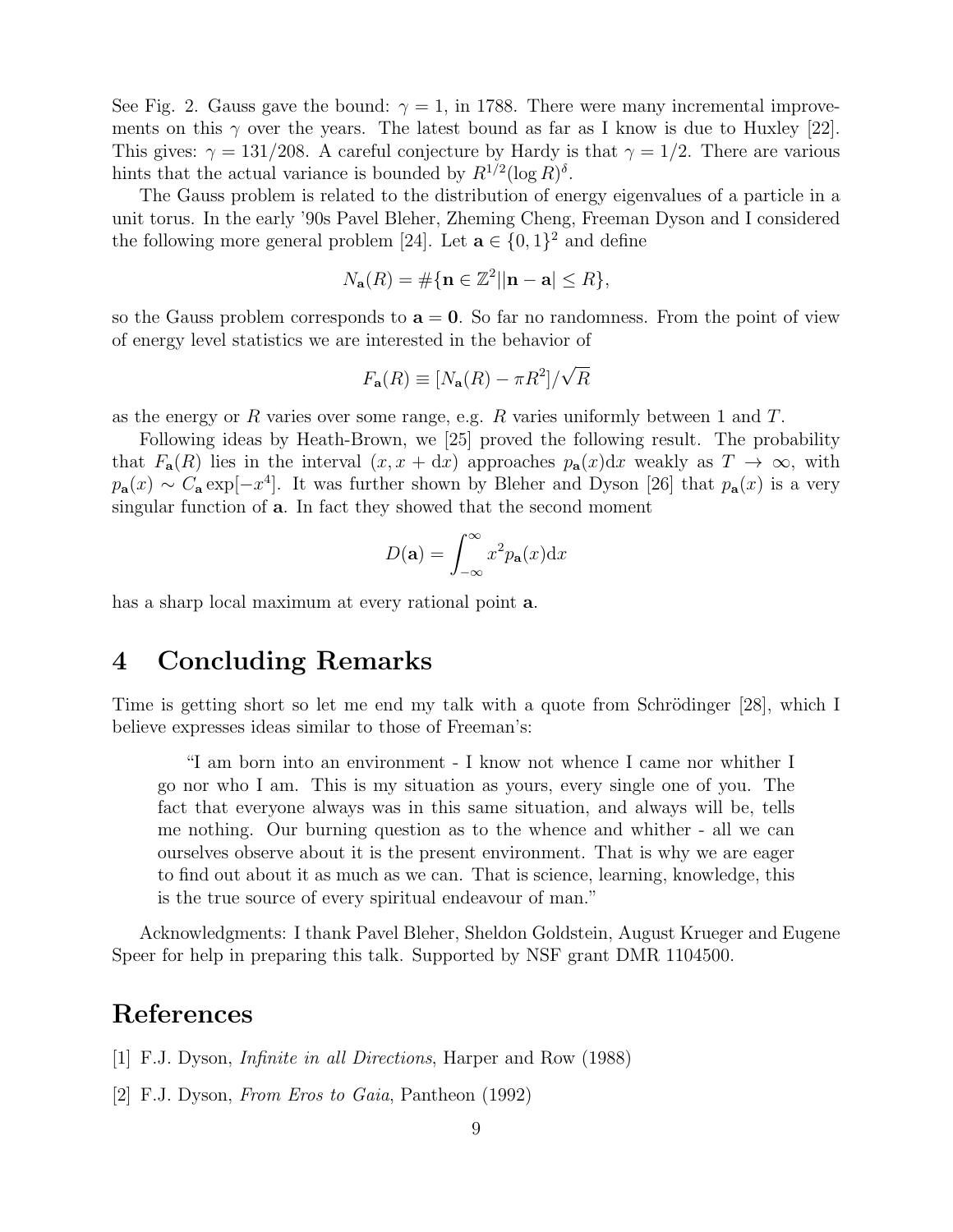- [3] R.P. Feynman, P.B. Leighton and M Sands, The Feynman Lectures on Physics, Section 1-2, (1963), Addison-Wiley
- [4] F.J Dyson and A Lenard, Stability of Matter, J. Math. Phys. 8, (23-434), (1967): 9, 698-711, (1968)
- [5] J.L. Lebowitz and E. H. Lieb, Phy. Rev. Lett 22, 631 (1969) E. H. Lieb and J. L. Lebowitz, Adv. Math. 9, 316-398 (1972)
- [6] D. Ruelle, Statistical Mechanics: Rigorous Results. (1969), Benjamin: (1999) World Scientific
- [7] L. Onsager, Thermodynamics and some molecular aspects of biology. The Neurosciences, a study program, Rockefeller University Press, p 75-79 (1967)
- [8] M.E. Fisher, Arch. Rat. Mech. Anal., 17, 377 (1964)
- [9] L. Onsager, Electrostatic interaction of molecules, J. Phys. Chem. 43, 189-196 (1939)
- [10] F.J. Dyson, Ground state energy of a finite system of charged particles, J. Math. Phys. 8, 1538-1547 (1967)
- [11] Ph. A. Martin and T. Yalcin, The charge fluctuations in classical Coulomb system, J. Stat. Phys. 22, 435 (1980)
- [12] J.L. Lebowitz, Charge Fluctuations in Coulomb systems, Phys. Rev. A 27, 1491-1494 (1983)
- [13] J. Ginibre, Phys. Lett. 24A, 223-224 (1967)
- [14] S. Jansen and P. Jung, Wigner crystallization in the quantum 1D Jellium at all densities, arXiv: 1306.6906 (2013)
- [15] D.C. Brydges and P.A. Martin, Rev. Mod. Phys. (1998) D.C. Brydges and G. Keller, J. Stat. Phys 76 285-297 (1994)
- [16] J. Ginibre, J. Math. Phys. 6, 440 (1965)
- [17] B. Jancovici, Exact results for the two dimensional one component plasma, Phys. Rev. Lett. 46, 386-388 (1981)
- [18] O. Costin and J.L. Lebowitz, Gaussian Fluctuations in random matrices, Phys. Rev. Lett. 75 69-72, (1995)
- [19] P.J. Forrester and J.L. Lebowitz, Local Central Limit Theorem for Determinantal Pont Processes. arXiv: 1311.7126
- [20] A. Gabrielle, B. Jancovici, M. Joyce, J.L. Lebowitz, L. Pietronero and F. Sylos Labini, Generation of Primordial Cosmological Perturbation from Statistical Mechanics Models, Phys. Rev. D. 67, 043506 (2003)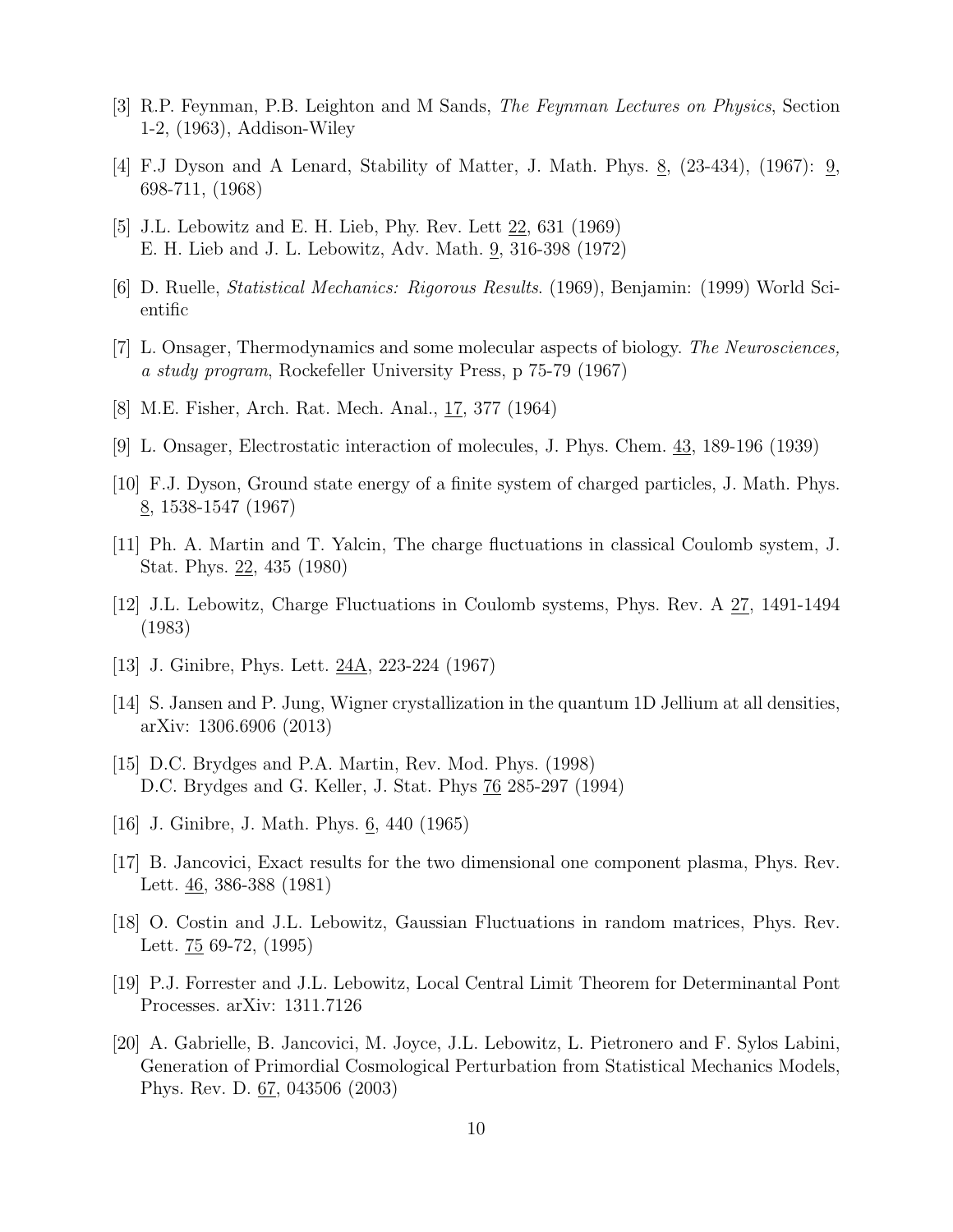- [21] J. Beck, Irregularities of distribution, Acta. Math. 159, 1 (1987)
- [22] B. Jancovici, J.L. Lebowitz and G. Manificat, Large Charge Fluctuations in Classical Coulomb Systems. J. Stat. Phys. 72, 773-787 (1993)
- [23] F. Nazarov, M. Saudin and A. Volberg, The Jancovici-Lebowitz-Manificat Law for Large Fluctuations of Random Complex Zeros, arXiv: 0707.3863 (2007)
- [24] M.N. Huxley, Proc. London Math. Soc. 2, 131-146 (2003)
- [25] P.M. Bleher, Z. Cheng, F. Dyson and J.L. Lebowitz, Distribution of Error Term for the Number of Lattice Points Inside a Shifted Circle, Com. Math. Phys. 154, 433-469 (1993)
- [26] P.M. Bleher and F.J. Dyson, The variance of the error function in the shifted circle problem is a wild function of the shift, Com. Math. Phys. 160, 493-505 (1994)
- [27] P. Bleher, Trace Formula for Quantum Integrable Systems, Lattice Point Problem, and Small Divisors, In Emerging Applications of Number Theory, LNP 63, Springer-Verlag, 1-38, (1986)
- [28] E. Schrödinger, *What is Life*, Cambridge University Press  $(1944)$  (also a Doubleday Archer paperback (1956))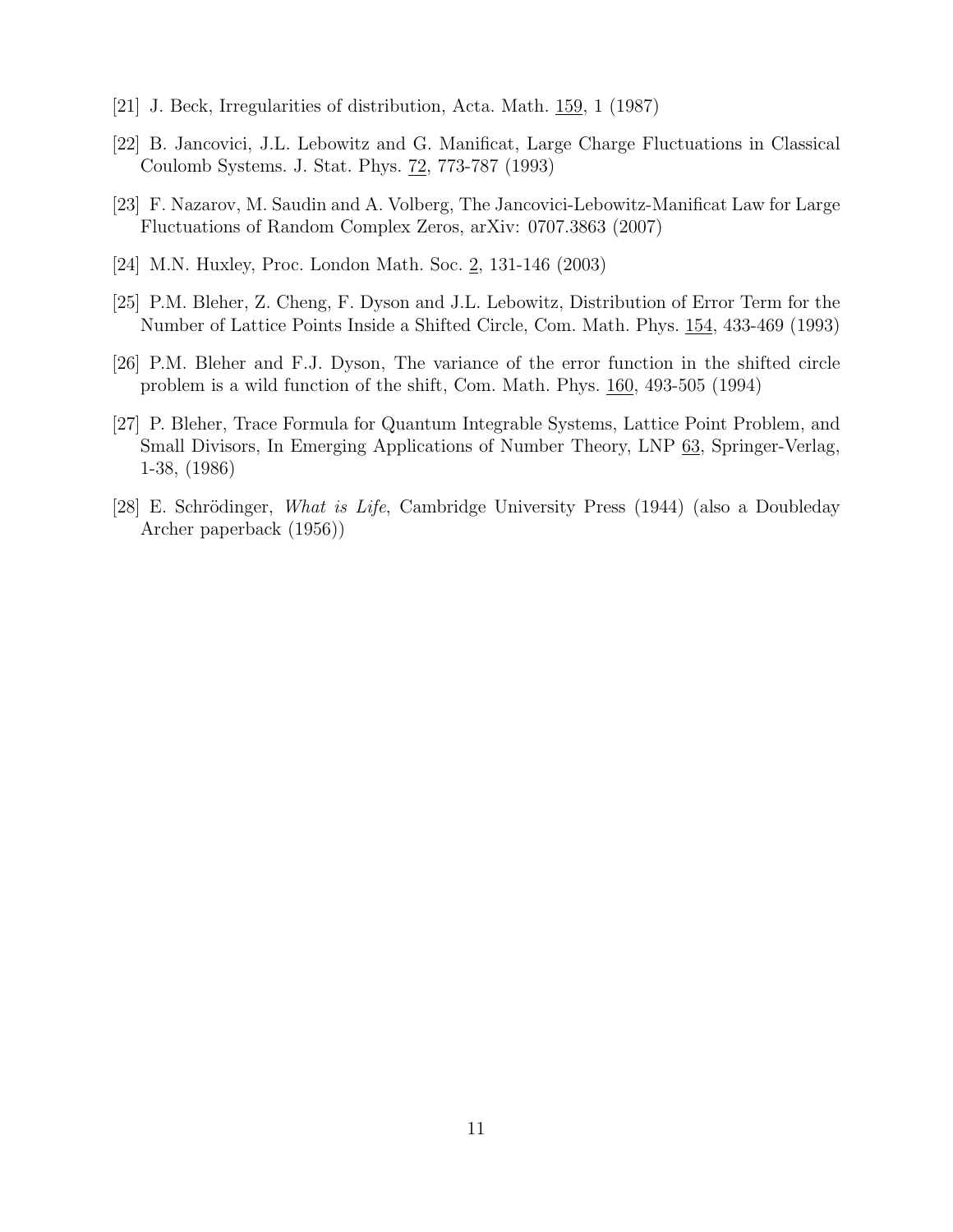

Figure 1: Freeman in a jovial mood playing charades at the wedding of Pavel Bleher's daughter, Nadja, in 1992.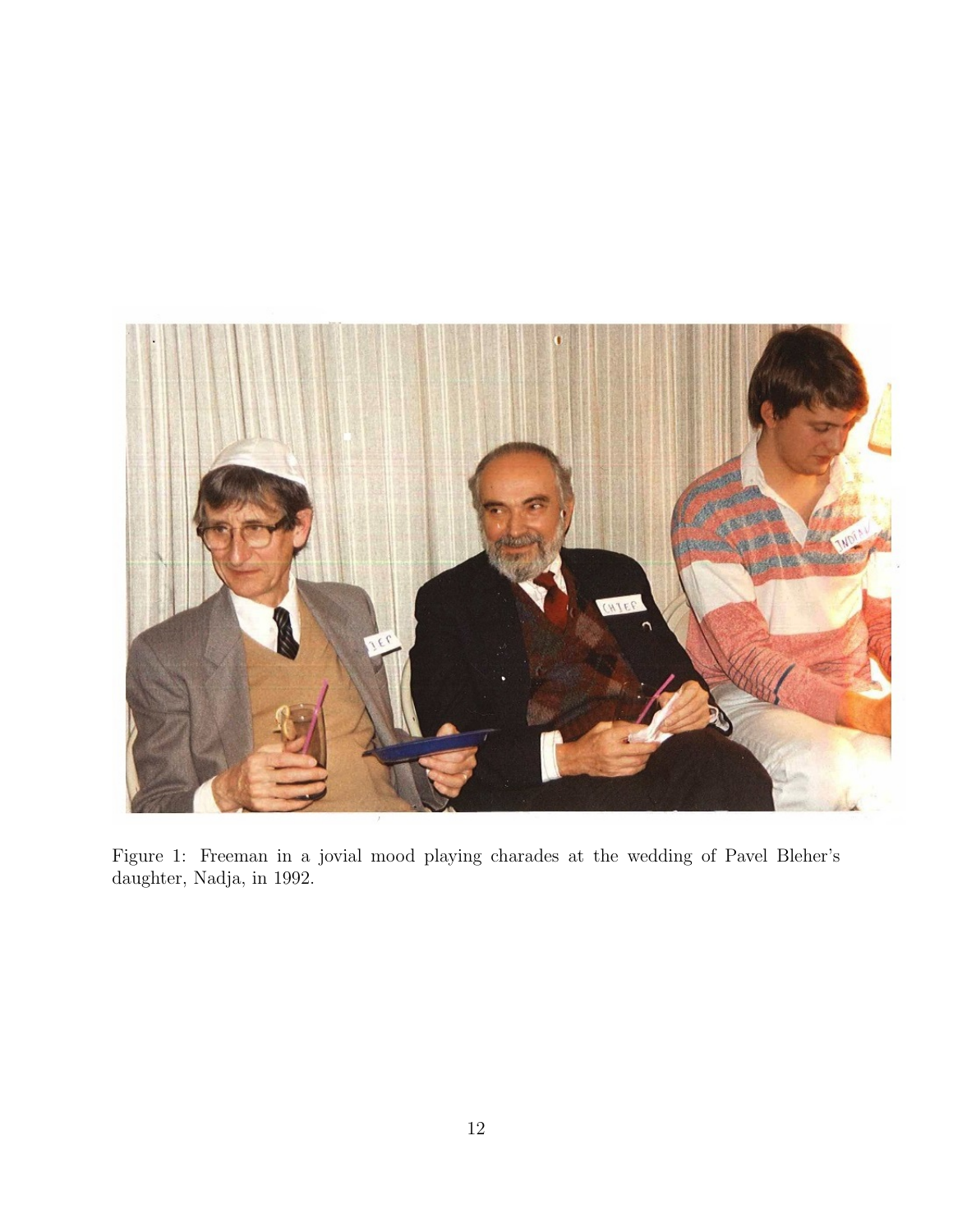

Figure 2: The graph of the function  $N_{\mathbf{a}}(R) = \# \{ \mathbf{n} \in \mathbb{Z}^2 | |\mathbf{n} - \mathbf{a}| \leq R \} - \pi R^2$ , with  $\mathbf{a} = (0,0)$ .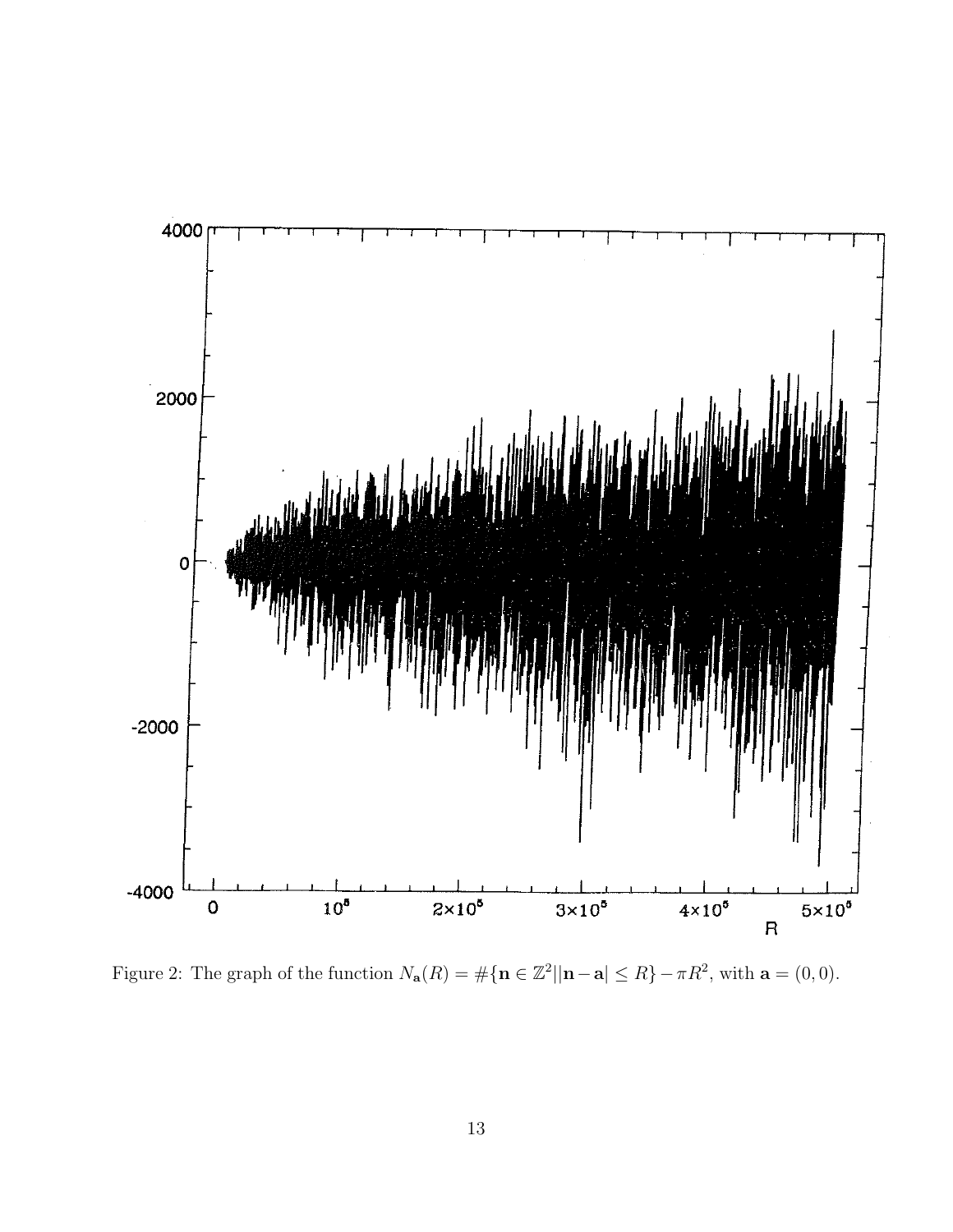

Figure 3: The density  $p_a(x)$  of the limit distribution of the normalized error function  $F_a(R)$ with  $\mathbf{a} = (0, 0)$ .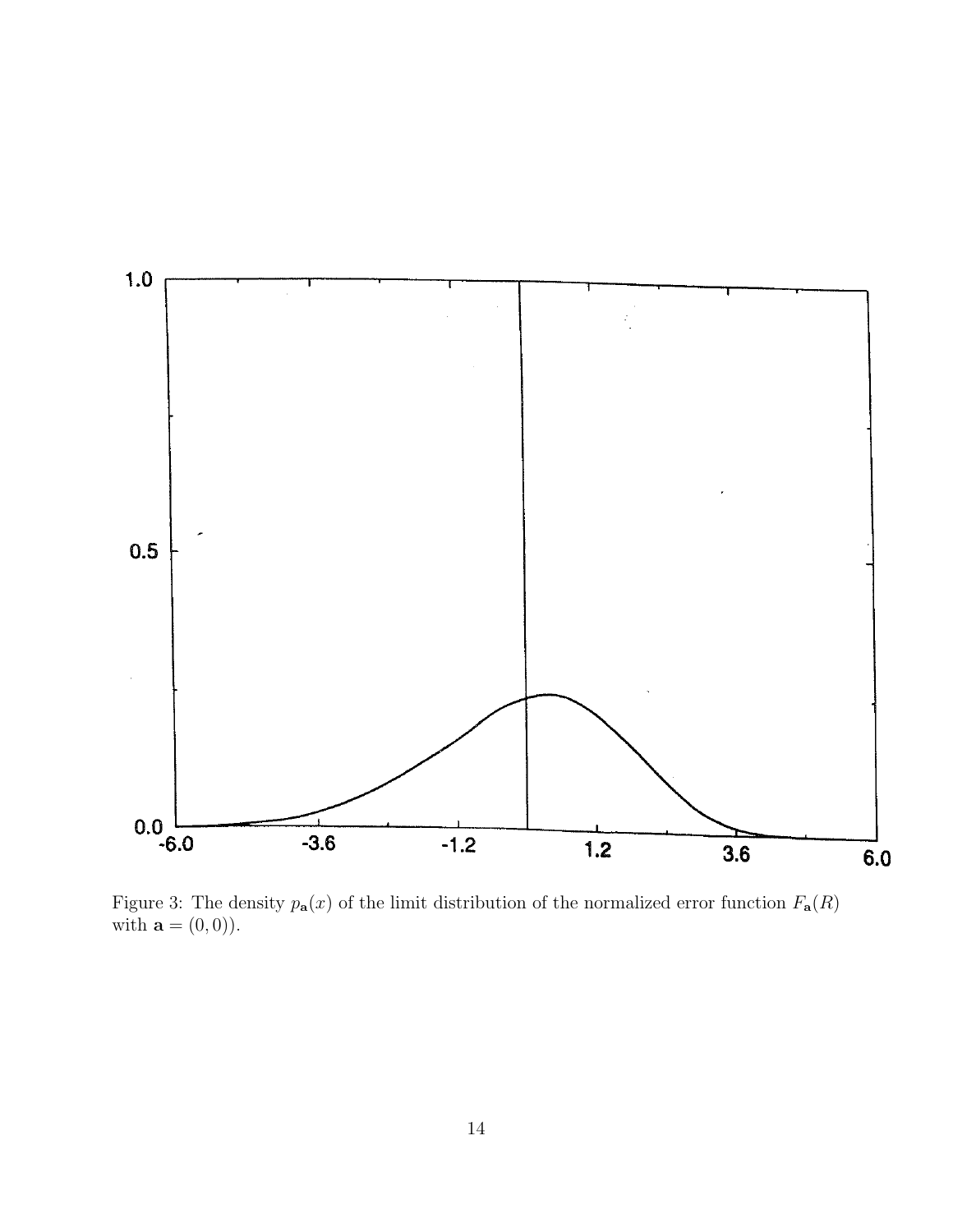